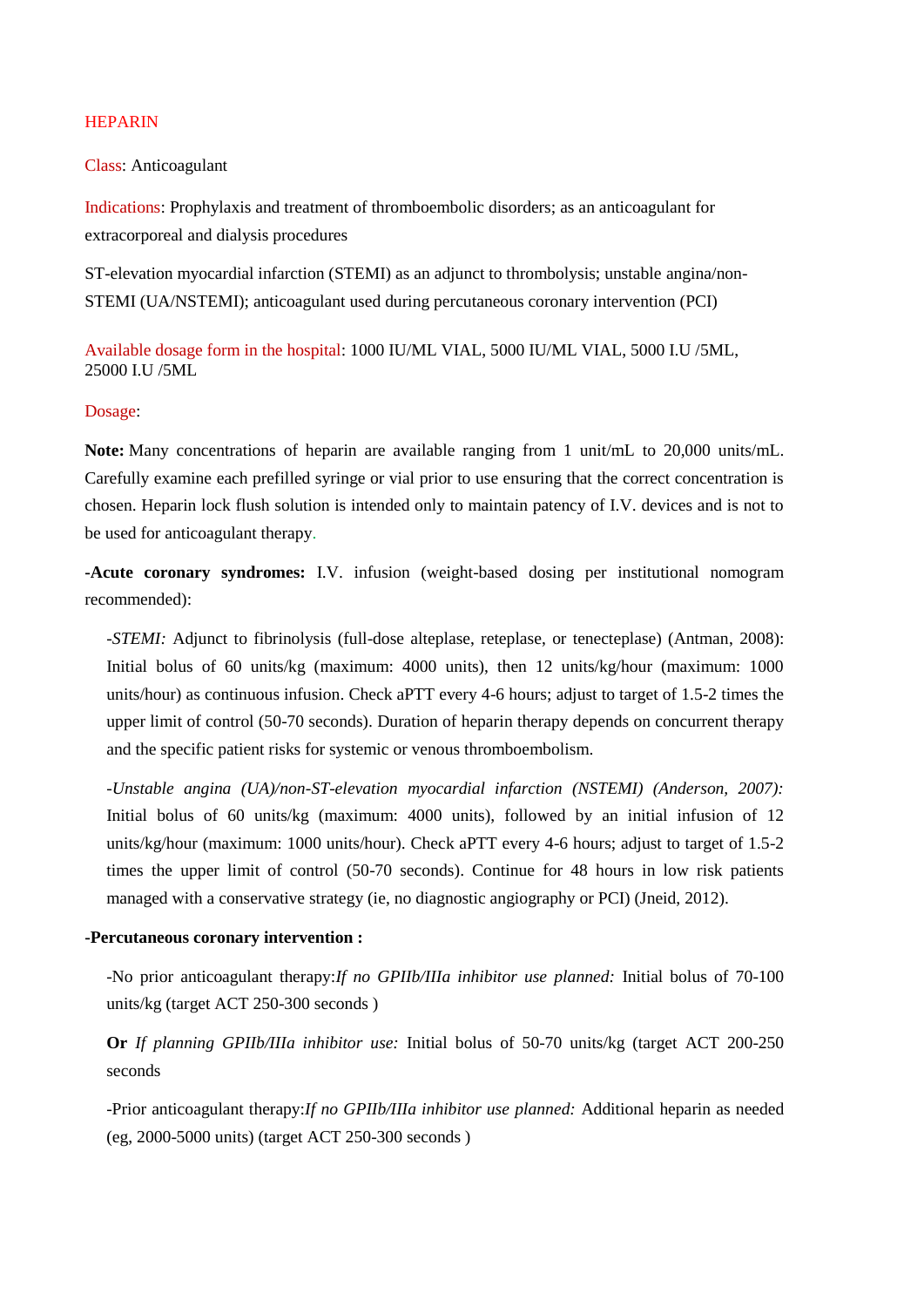**Or** *If planning GPIIb/IIIa inhibitor use:* Additional heparin as needed (eg, 2000-5000 units) (target ACT 200-250 )

**-Thromboprophylaxis (low-dose heparin):** SubQ: 5000 units every 8-12 hours. **Note:** The American College of Chest Physicians recommends a minimum of 10-14 days for patients undergoing total hip arthroplasty, total knee arthroplasty, or hip fracture surgery .

**-Treatment of venous thromboembolism: Note:** Start warfarin on the first or second treatment day and continue heparin until INR is  $\geq 2$  for at least 24 hours (usually 5-7 days)

-DVT/PE (unlabeled dosing): I.V.: 80 units/kg (or alternatively 5000 units) I.V. push followed by continuous infusion of 18 units/kg/hour (or alternatively 1000 units/hour)

**Or** DVT/PE (unlabeled dosing): SubQ: *Unmonitored dosing regimen:* Initial: 333 units/kg then 250 units/kg every 12 hours

**-Intermittent I.V. Anticoagulation:** Intermittent I.V.: Initial: 10,000 units, then 50-70 units/kg (5000-10,000 units) every 4-6 hours

- **-Maintenance of line patency (line flushing):** When using daily flushes of heparin to maintain patency of single and double lumen central catheters, 10 units/mL is commonly used for younger infants (eg, <10 kg) while 100 units/mL is used for older infants, children, and adults. Capped PVC catheters and peripheral heparin locks require flushing more frequently (eg, every 6-8 hours). Volume of heparin flush is usually similar to volume of catheter (or slightly greater). Additional flushes should be given when stagnant blood is observed in catheter, after catheter is used for drug or blood administration, and after blood withdrawal from catheter.
- **-Parenteral nutrition:** Addition of heparin (0.5-3 unit/mL) to peripheral and central parenteral nutrition has not been shown to decrease catheter-related thrombosis. The final concentration of heparin used for TPN solutions may need to be decreased to 0.5 units/mL in small infants receiving larger amounts of volume in order to avoid approaching therapeutic amounts. Arterial lines are heparinized with a final concentration of 1 unit/mL.

Common side effect: Cardiovascular: Allergic vasospastic reaction (possibly related to thrombosis), chest pain, hemorrhagic shock, shock, thrombosis

Central nervous system: Chills, fever, headache

Dermatologic: Alopecia (delayed, transient), bruising (unexplained), cutaneous necrosis, dysesthesia pedis, erythematous plaques (case reports), eczema, urticaria, purpura

Endocrine & metabolic: Adrenal hemorrhage, hyperkalemia (suppression of aldosterone synthesis), ovarian hemorrhage, rebound hyperlipidemia on discontinuation

Gastrointestinal: Constipation, hematemesis, nausea, tarry stools, vomiting

Genitourinary: Frequent or persistent erection